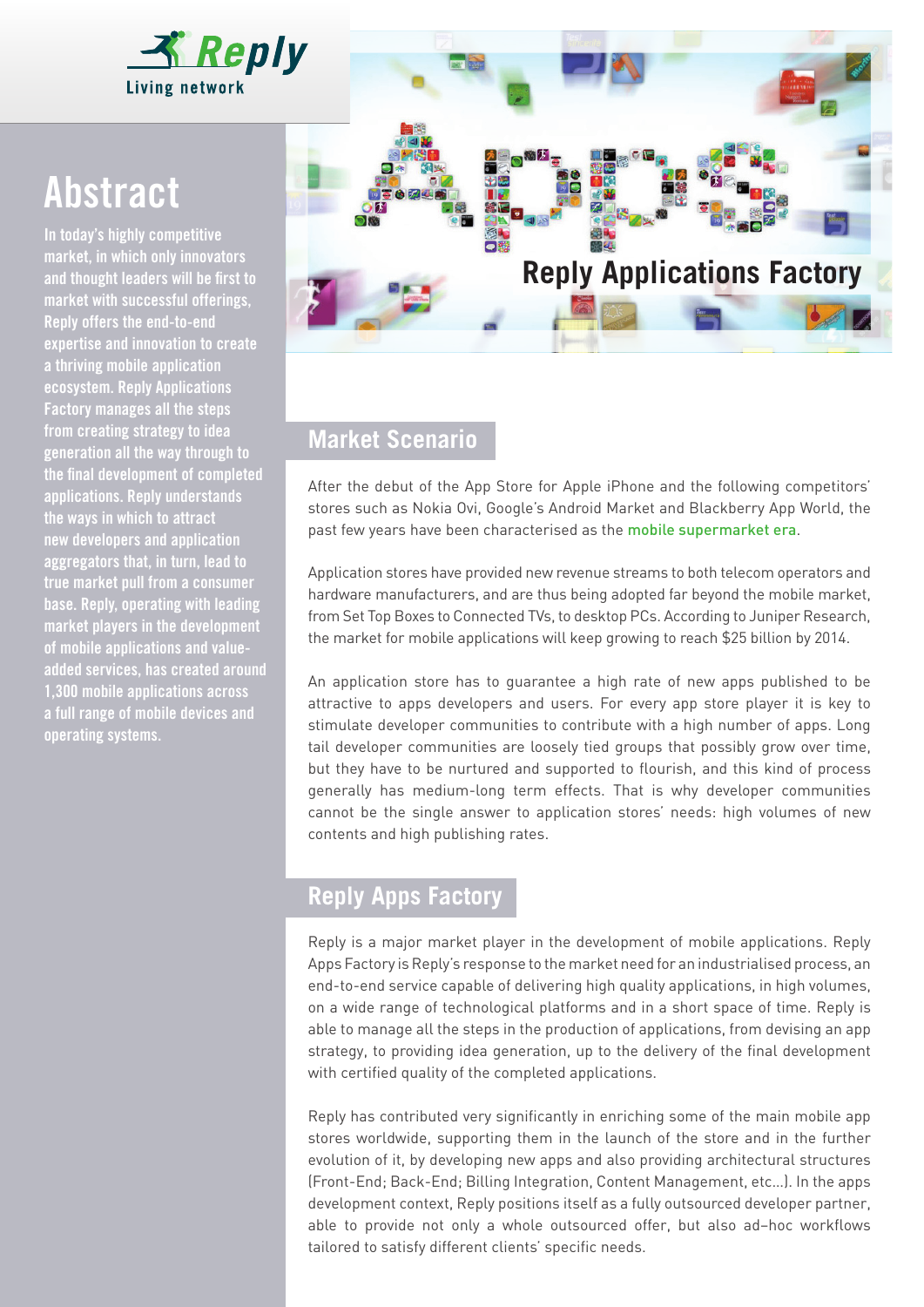

- The Reply Apps Factory process consists of three main elements:
- Idea generation
- User Interface Design
- Multi–platform development

#### IDEA GENERATION

Thanks to many years of experience in the context of value–added services and contents, Reply has the skills and the market overview to generate successful ideas for mobile applications and mobile services. In 2010, Reply provided its clients with about 2,000 cutting edge ideas for mobile applications, all conceived internally.

#### USER INTERFACE DESIGN

Reply can develop high–quality usable mobile applications, thanks to its profound experience in the mobile and digital communication fields. Several projects accomplished in the mobile world, strong relationships with the main hardware vendors, and the competence of Bitmama, Reply Group's agency focusing on digital communication, let Reply propose interfaces characterised by a strong emotional impact, pairing high–quality graphics with a rich user experience.

#### MULTI PLATFORM DEVELOPMENT

The mobile apps market is extremely heterogeneous, in terms of content, applications available for download and technologies used to develop apps. Furthermore, the technological scenario changes rapidly: some platforms lose traction and focus (Symbian, J2ME, JIL), while others make their debut on the scene and grow fast (Windows Phone 7, WAG). Each apps store on the market requires the development of mobile apps on either proprietary platforms (e.g. Apple, Samsung Bada, Symbian, RIM), or open source platforms (Android, Maemo), or platforms that run on top of terminal operating systems (J2ME, JIL). Therefore an application can have the same features, the same design and the same user experience, but can be implemented on different platforms and frameworks to be carried out for different stores. Thanks to the organisation of the factory, Reply delivers applications across several apps stores, ensuring rapid implementation and reduced costs.

Reply Apps Factory contains all the necessary technical skills to develop any kind of mobile application, employing existing proven technologies as well as rapidly adopting new ones. As of 2010, Reply already produced around 1,300 mobile apps on a wide variety of platforms and technologies.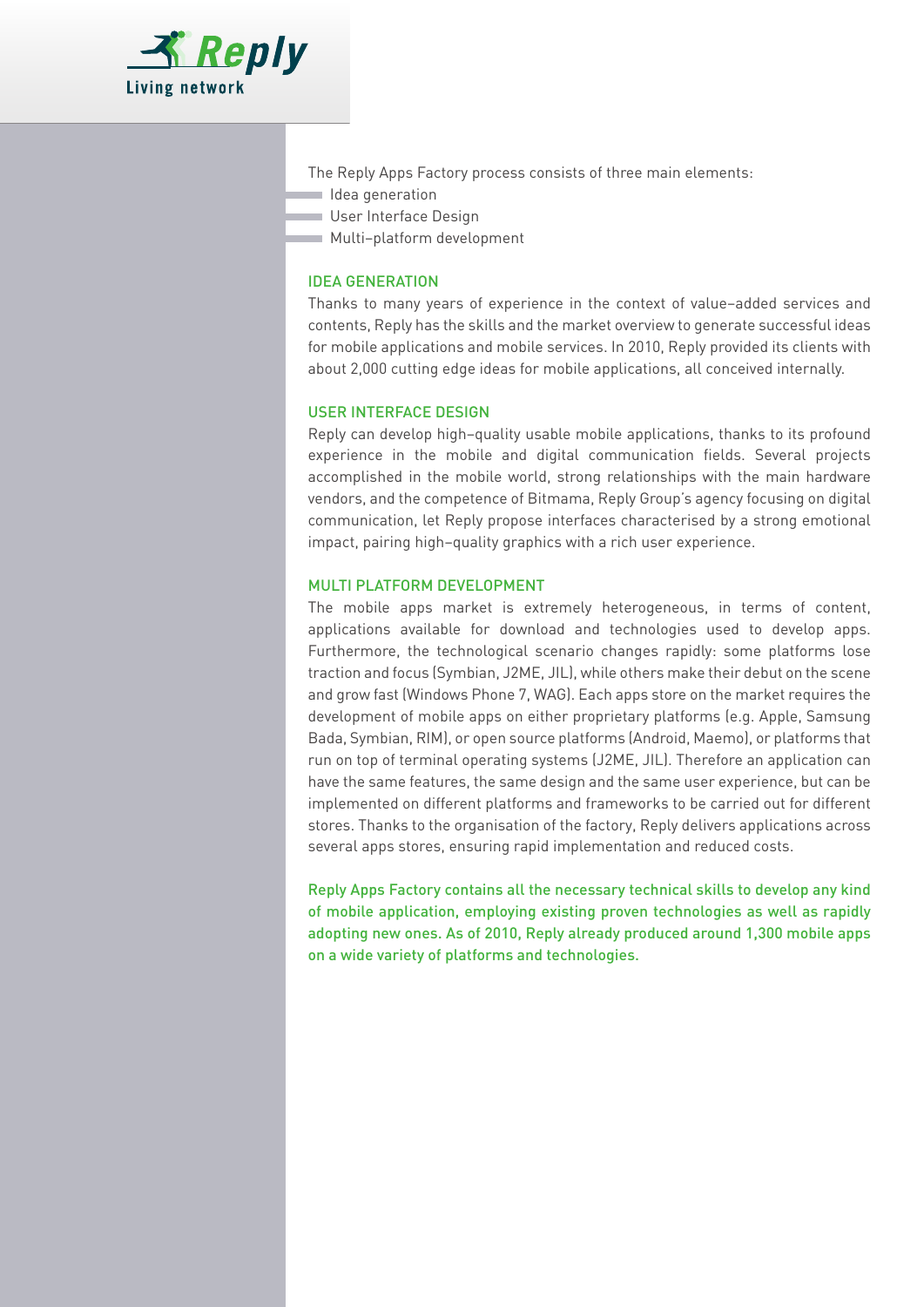

## **Main References**

#### SAMSUNG: FUNNY APPS FOR THE BADA STORE

Samsung bada is a smartphone platform released in 2010 for mid–range phones. For developers, bada is a further opportunity for business development towards an ever greater customer base. For customers, bada allows a wider choice of smartphones, cost–effective, yet powerful. Over 220,000,000 customers bought Samsung handsets in 2009 and over 40,000,000 customers bought Samsung touch phones in 2010. Samsung Italy asked Live Reply to support them in populating the bada Store, commissioning Reply for the production of 80 bada Apps for the 'Samsung Wave I' device. Reply managed all phases of apps production: Idea Generation for every app; User Interface and Graphics Design; Development and Testing; Delivery to the Samsung Store. The release of the apps was done in less than three months, during the second quarter of 2010. In addition, Reply was involved in porting these apps to new devices, adopting the new SDK available for wave lite devices, launched by Samsung. Reply adapted the initial apps to the new SDK to allow the new batch of devices to view all functionalities and graphical elements correctly, despite the new screen resolution. Reply has designed bada apps for Samsung combining quality and attractive user experience. Results assessment confirms this winning recipe, with more than 140,000 downloads from the Samsung Store for apps produced by Reply.

#### SKY: LIVE STREAMING APPLICATION FOR IPAD AND IPHONE USERS

Sky Deutschland, a major German subscription-based broadcaster, faced with the need to renew its range of products to acquire new subscribers, has embarked on a series of innovative technical projects, among which is the development of an application to access the Sky Sport and Sky Bundesliga channels streamed directly from the iPad. Potential customers regard the new terminal offered by Apple as highly distinctive and emblematic of innovation. Besides making live TV channels available on this latest generation device, the intent was also to allow users to access several other forms of content in real time, such as video clips, news, and statistics. The project was up against an important deadline: the launch of the application to coincide with the start of the Football World Cup in South Africa, a few weeks after the official release of the iPad in Europe. The release of the application on the German iTunes Store, achieved in just ten weeks, saw Reply heading the project management and the specific involvement of three of the Group's companies, bitmama, Open Reply and syskoplan AG, which contributed their skills and collaborated with other Sky Deutschland partners. syskoplan AG implemented the back-end components (CMS and the authentication system) in SaaS mode, bitmama designed the user interface and Open Reply developed the customer application. The success Sky Deutschland enjoyed from its subscribers motivated the German broadcaster to set out on the next phase of the project; releasing the new updated version of the application for iPad, enriched with new content and functionality such as HD channels, as well as a new ad-hoc version for the iPhone.